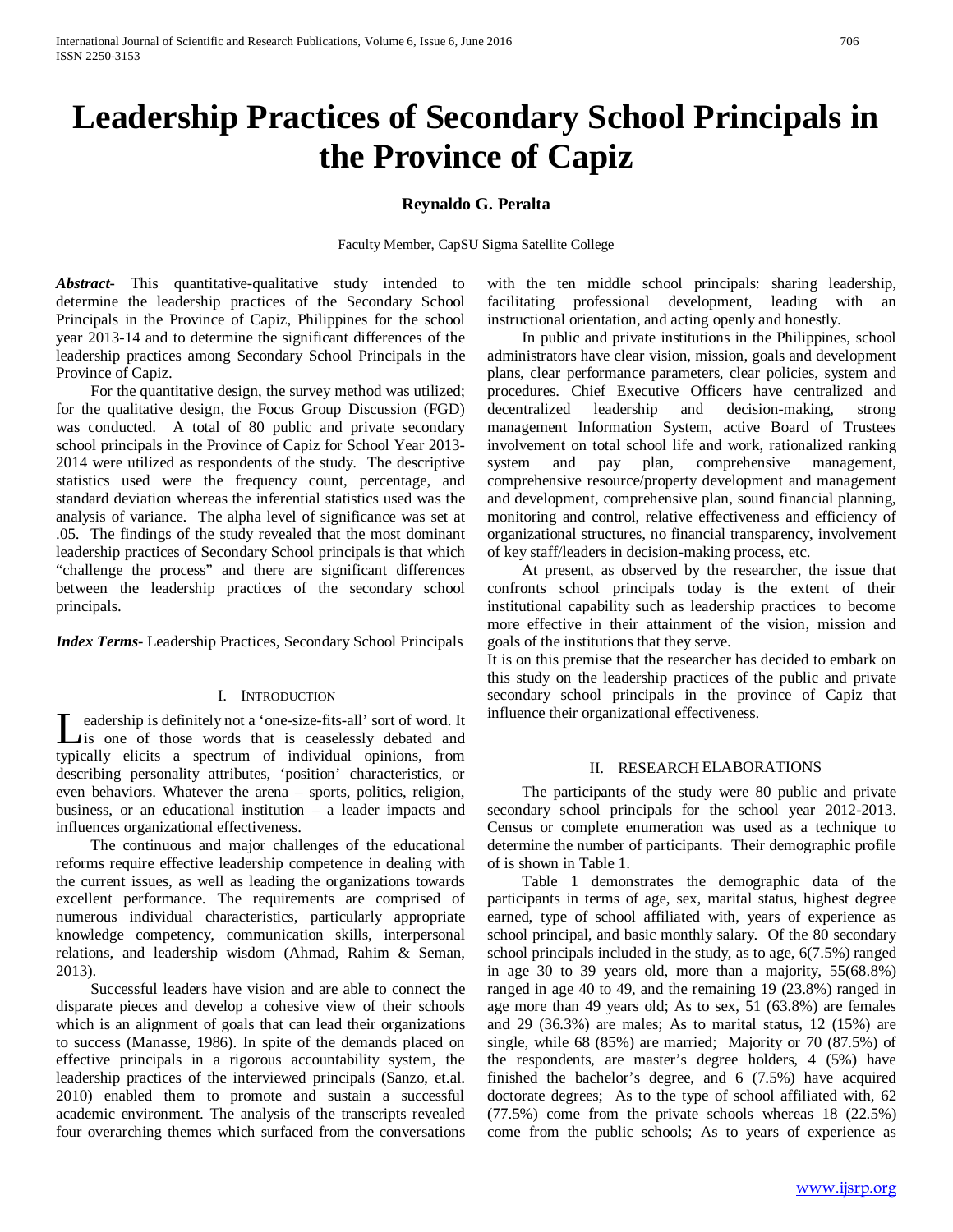school principal, 14 (17.5%) of the respondents have served a minimum of less than 5 years, 22 (27.5%) have served between 5 to 10 years, and 44 (55.0%) have served to a maximum of more than 10 years; in terms of basic monthly salary, 62 (77.5%) of the

participants receive a salary of more than P30,000.00, and 62 (77.5%) have a salary which ranged from P25,000.00 to P30,000.00,

| Variables                             | $\boldsymbol{\mathrm{F}}$ | $\%$  |  |  |  |  |
|---------------------------------------|---------------------------|-------|--|--|--|--|
| Age                                   | 6                         | $7.5$ |  |  |  |  |
| 30 - 39 yrs<br>$40 - 49$ yrs          | 55                        | 68.8  |  |  |  |  |
| $>49$ yrs                             | 19                        | 23.8  |  |  |  |  |
| <b>Sex</b>                            |                           |       |  |  |  |  |
| Male                                  | 29                        | 36.3  |  |  |  |  |
| Female                                | 51                        | 63.8  |  |  |  |  |
| <b>Marital Status</b>                 |                           |       |  |  |  |  |
| Single                                | 12                        | 15.0  |  |  |  |  |
| Married                               | 68                        | 85.0  |  |  |  |  |
| <b>Highest Degree Earned</b>          |                           |       |  |  |  |  |
| <b>Bachelor's Degree</b>              | $\overline{4}$            | 5.0   |  |  |  |  |
| Master's degree                       | 70                        | 87.5  |  |  |  |  |
| Doctorate degree                      | 6                         | 7.5   |  |  |  |  |
| Type of School Affiliated With        |                           |       |  |  |  |  |
| Public                                | 62                        | 77.5  |  |  |  |  |
| Private                               | 18                        | 22.5  |  |  |  |  |
| Yrs of Experience as School Principal |                           |       |  |  |  |  |
| $<$ 5 yrs                             | 14                        | 17.5  |  |  |  |  |
| $5 - 10$ yrs                          | 22                        | 27.5  |  |  |  |  |
| $>10$ yrs                             | 44                        | 55.0  |  |  |  |  |
| <b>Basic Monthly Salary</b>           |                           |       |  |  |  |  |
| PhP25,000-30,000                      | 18                        | 22.5  |  |  |  |  |
| $>$ PhP30,000                         | 62                        | 77.5  |  |  |  |  |
| Total                                 | 80                        | 100.0 |  |  |  |  |

 The researcher used a questionnaire composed of Part One about the demographic profile of the participants of the study such as their (a) age, (b) sex (c) marital status, (d) highest degree earned, (e) type of school affiliated with (f) years of experience as school principal and (g) basic monthly salary and Part Two, the *Leadership Practices Inventory* (LPI) which was utilized to acquire information on their leadership practices using standardized instrument of Kouzes and Pousner (2000) It was used to obtain information on the use of the five leadership practices (Modeling the Way (Items 1-5), Inspiring a Shared Vision (Items 6-10), Challenging the Process (Items 11-15), Enabling Others to Act (Items 16-20), and Encouraging the Heart (Items 21-25). However, the instrument was modified to suit the purpose of the study. The LPI contained 25 items (5 items for each scale).

 Responses to each of the 5 items were rated using a 5-point Likert scale with anchors labeled:  $1 =$  Strongly Disagree,  $2 =$ Disagree,  $3$  = Neither Agree nor Disagree,  $4$  = Agree,  $5$  = Strongly Agree. The scores obtained in the respective were The scores obtained in the respective were tabulated in a separate score sheet, summed up and the mean was computed. The respondents' leadership practices were interpreted using the scale below: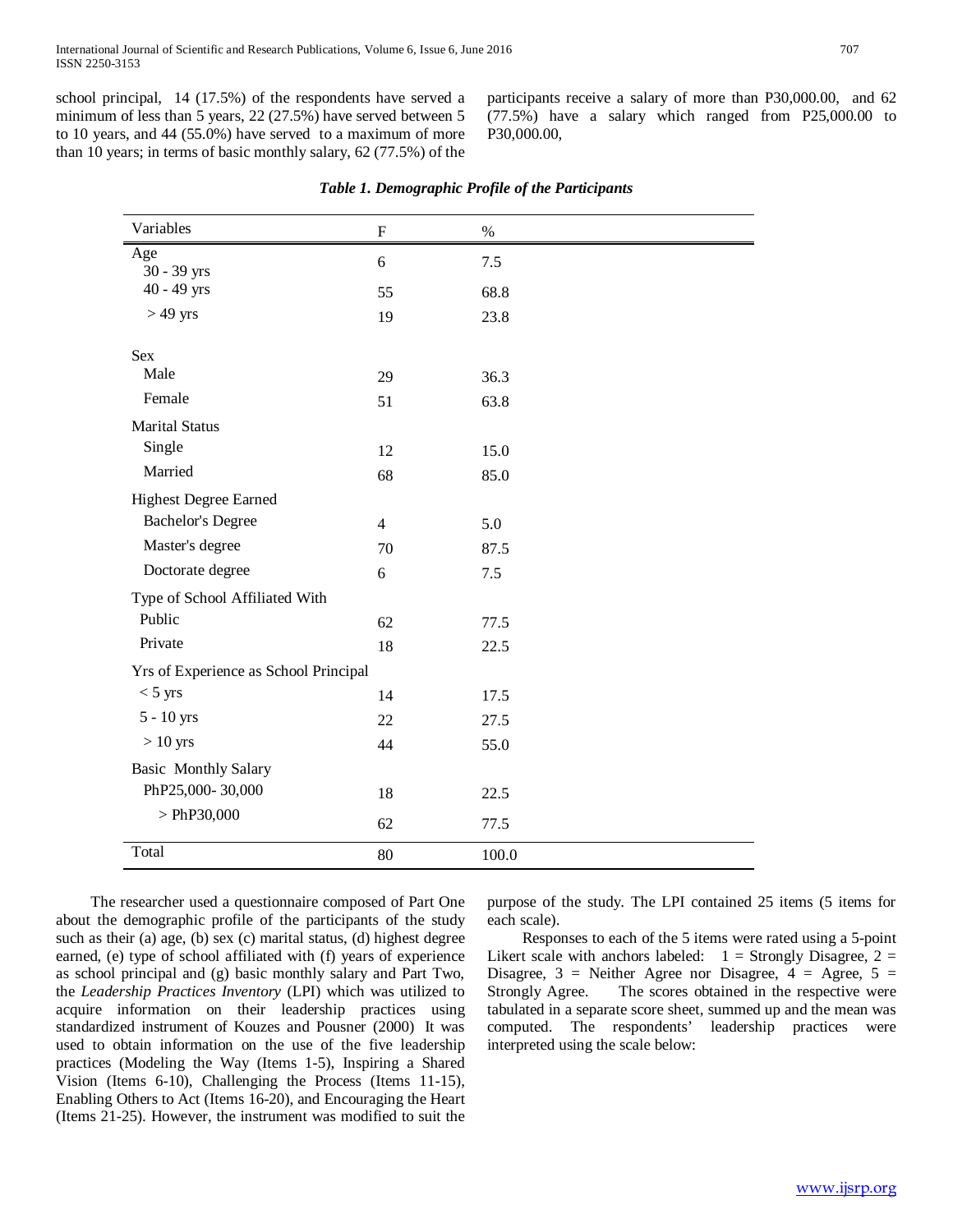|               | Scale         | Description              |
|---------------|---------------|--------------------------|
|               | $4.20 - 5.00$ | <b>Most Dominant</b>     |
| $3.40 - 4.19$ | More Dominant |                          |
|               | $2.60 - 3.39$ | Moderately               |
| Dominant      |               |                          |
|               | $1.80 - 2.59$ | <b>Slightly Dominant</b> |
|               | $1.00 - 1.79$ | <b>Least Dominant</b>    |
|               |               |                          |

 The instrument was jury-validated, pilot-tested to 30 school administrators who were not actual participants of the study and had reliability index of .915.

 The FGD was conducted on December 14, 2014, at 8:00- 11:00 A.M. at the MVW Hotel & Restaurant, with 7 teacherparticipants and 6 student-participants. The FGD Guide for the teacher-participants was made up of ten (10) open ended questions asking the participants to respond to how their principals lead their school, engage their participation as stakeholders as well as the organizational effectiveness of their leaders. The areas covered the vision, culture, management, collaboration, ethics and political, social, economic and legal aspects of the school. Participants also were asked to describe the state of their current school, the changes implemented by their principals, their most important responsibilities and the greatest obstacles faced by them.

 For the student-participants, the FGD guide was made up of eleven (11) open ended questions asking the participants to respond to how their principals govern their schools. They were also encouraged to share their opinions and/or comments about the leadership competencies of their principals.

 Permission to conduct research was requested from the Department of Education and the school authorities i.e. the school supervisors and principals. Permission to participate in the study was also sought from each respondent. Participants were informed about the research in which interviews were used. They were assured that their privacy and is going to be protected. They were also assured that the information was going to be used solely for the research purposes. It was also revealed to the respondents that information used would be treated as highly confidential.

 After the researcher sought the approval of the different School heads, he personally requested the respondents of the study to fill-up the questionnaires. When all the questionnaires were retrieved, these were encoded, tallied, tabulated and analyzed using the Statistical Package for Social Science (SPSS) software.

 Data gathered from the study were analyzed using mean, frequency count and percentage to determine the respondents' demographic profile in terms of age, sex, marital status, highest degree earned, school affiliated with, years of experience as school principal, and basic monthly salary. Standard Deviation was used in order to determine the homogeneity as well as the heterogeneity of the respondents' leadership practices. Analysis of Variance was carried out to determine the significance of the differences among three or more compared groups. All inferential tests were set at .05 alpha level of significance.

# III. RESULTS ORFINDINGS

| <b>Leadership Practices</b>  | Mean | <b>SD</b> | Rank           | Description             |
|------------------------------|------|-----------|----------------|-------------------------|
| Overall $(N = 80)$           | 4.46 | 0.33      |                | <b>Most</b><br>Dominant |
| Challenge the Process        | 4.56 | 0.41      |                | <b>Most Dominant</b>    |
| Encourage the Heart          | 4.52 | 0.42      | $\mathfrak{D}$ | Most Dominant           |
| <b>Enables Others to Act</b> | 4.45 | 0.41      | 3              | Most Dominant           |
| Inspire a Shared Vision      | 4.42 | 0.39      | 4              | <b>Most Dominant</b>    |
| Modelling the Way            | 4.35 | 0.46      | 5              | Most Dominant           |

# **Table 2 Leadership Practices of Secondary School Principals**

 Scale Description 4.20 – 5.00 Most Dominant  $3.40 - 4.19$  More Dominant 2.60 – 3.39 Moderately Dominant 1.80 – 2.59 Slightly Dominant 1.00 – 1.79 Least Dominant

÷

 Principals who "Challenge the Process" ranked 1st *(M = 4.56, SD = 0.41)*, those who "Encourage the Heart" ranked 2nd  $(M = 4.52, SD = 0.42)$ , those who "Enable Others to Act" ranked  $3<sup>rd</sup>$  (*M* = 4.45, *SD* = 0.41, those who "Inspire a Shared Vision" ranked  $4^{th}$  *(M = 4.42, SD = 0.39);* and those who are "Modelling" the Way" ranked  $5<sup>th</sup>$ . *(M = 4.35, SD = 0.46).* This indicates that secondary school principals are finding a process that needs to be improved the most.

 In the focus group discussion (FGD) conducted with the teachers, all seven (7) discussants expressed that the school principal:

 "*is not the single most important factor in the success of their school*."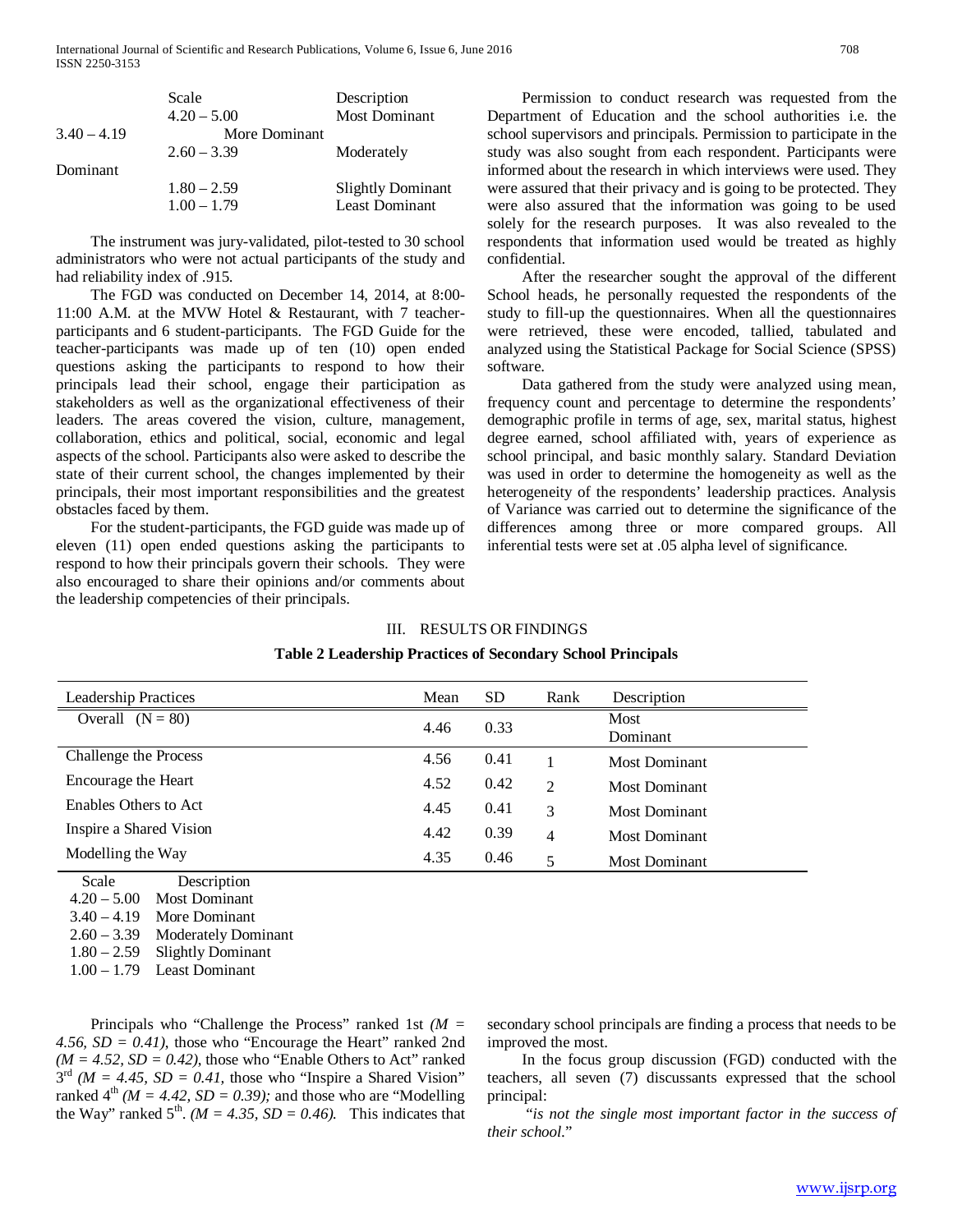International Journal of Scientific and Research Publications, Volume 6, Issue 6, June 2016 709 ISSN 2250-3153

# Discussant 5 remarked:

 "*once the school is improving or reaping success in every endeavor, the principal has a very significant contribution in that success. But the teachers and students also share their part to the achievement of the goals of the school as a whole.*"

## Discussant 7 also reiterated:

 "*I think aside from the very influential role of the principal in the organization, I would also say that even if the organization has a very beautiful plan, a very objective plan but if the subordinates do not want to support this, then the program will not succeed.*"

In the same manner, discussant 3 commented:

 "*the school principal plays a vital role in the achievement or in the success of a certain organization, because they are the ones planning and implementing for the betterment of the school. However, no man is an island. No man could stand alone and we cannot attain progress without others so the principal is not the only factor in the attainment of success but also the subordinates*."

#### Moreover, Pupil-discussant 4 shared:

 "*our principal gathers the opinions of the teachers, so I can say that she doesn't think only what is best for her but what is best for everybody.*"

| Source of Variance | SS    | df             | MS. | F    | Sig.     |
|--------------------|-------|----------------|-----|------|----------|
| Between Groups     | 2.35  | $\overline{4}$ | .59 | 3.36 | $0.010*$ |
| Within Groups      | 69.03 | 395 .17        |     |      |          |
| Total              | 71.37 | 399            |     |      |          |
|                    |       |                |     |      |          |

# **Table 3 .***Differences Among the Leadership Practices of Secondary School Principals*

\*Significant @ 5% level of significance

 Table 3 reflects the ANOVA differences among the leadership practices of the principals. The results indicate that there are significant differences in the leadership practices of the participants,  $F(4,395) = 3.36$  with  $p = .010$ . This shows that the kind of leadership practices applied by secondary school principals matters in the achievement of their goals in school.

 Different situations require different leadership styles/practices. In this view, leaders change the way in which they lead depending on where they are. In other words, the most successful leaders are those who adapt their style to the unique demands of any given situation. This result was confirmed by teacher- discussant number 3 who mentioned:

 "*there are principals who have different strategies, and their own style and of course there are some that focus on the schedule of classes and monitoring the teachers whether or not they are handling their classes. Some are good, they deal with us professionally. Other principals focus on renovations or for the improvement of school facilities, but we also had principals who do not continue what the previous principals have started, so there is no continuity*."

# Discussant number 2 also remarked:

 "*I guess, it just so happens that some principals have different principles or priorities. Our principal focuses on the infrastructures and physical development instead of giving more attention on improving our academic achievements and I think we are moving backward instead of moving forward*."

Moreover, Discussant number 3 emphasized that her principal:

 "*is concerned with her people. I know this because, she was my teacher and my adviser during my high school years, she is very concerned with her people especially when she saw the teachers struggling in their way of teaching, because most of the* 

*teachers in our school are new. Our school principal is really looking into our potentials and developing them, because I was one of those who benefited out of it*."

Confirming the teachers' views of their principals, studentdiscussant number 2 narrated:

 "*our principal is responsive to our needs. For example, when our teacher suggested that a faculty room be provided for the teachers, he provided a vacant lot in our school. He also accepts comments and opinions of the teachers, parents and students.*"

# Discussant number 3 also claimed:

 "*our school principal is a good model to us, and he is someone who is worthy to be emulated, especially by those who wanted to become a principal, because he has the ability to encourage teachers, students and parents. He also establishes good rapport with the stakeholders.*"

# Furthermore, discussant number 5 reported:

 "o*ur principal really 'walks the talk'. If she tells us that we need to construct something in school, she really takes an*  initiative to start and implement the project, even if it meant *spending her own money*."

# **CONCLUSIONS**

 1.The most dominant leadership practices of Secondary School principals is that which "challenge the process".

 2. There are significant differences between the leadership practices of the secondary school principals.